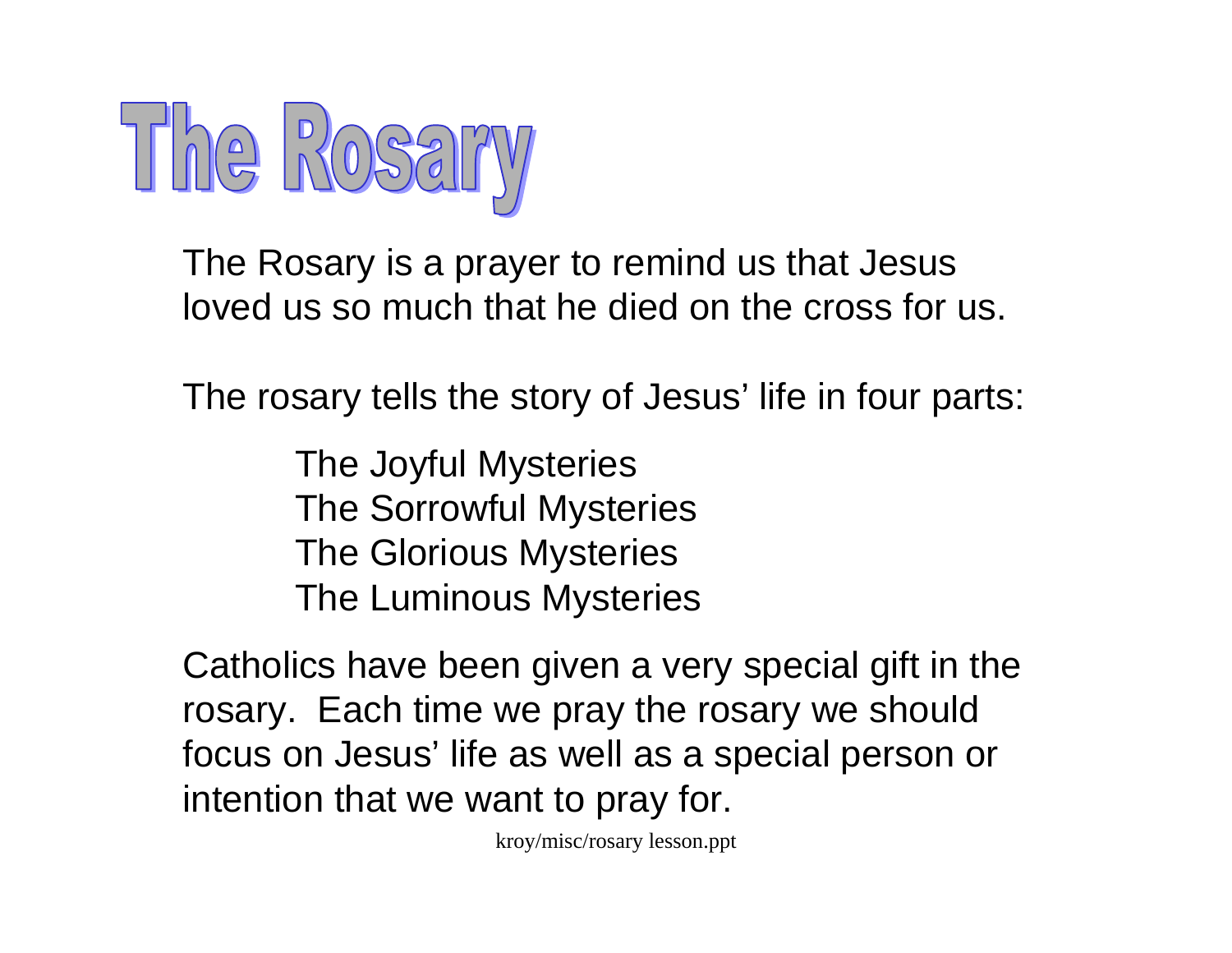

### **Our Lady of Fatima Feast Day: May 13th**

Between May 13 and October 13, 1917, Our Lady appeared to three children (Lucia de Jesus, age 10, and her cousins, Francisco and Jacinta Marto, age 9 & 7) near Fatima, Portugal. Mary asked the children to pray the rosary for world peace, for the end of World War I, for sinners and for the conversion of Russia. During the last apparition on October 13th, in the presence of about 70,000 people, the Lady told them that she was "Our Lady of the Rosary" and asked that a chapel be built in her honor on that site. After the apparition everyone present witnessed the miracle promised to the three children in July and September. The sun appeared as a disc that gave off various colors and could be looked at without difficulty, it spun like a fireball and looked as if it would fall to the earth.

Mary gave the children three secrets. Lucia, who later became a Carmelite nun, revealed the first secret in 1927, concerning devotion to the Immaculate Heart of Mary. The second secret was a vision of hell. Pope John Paul II revealed the third secret in 2000; it spoke of a 'bishop in white' who was shot by a group of soldiers who fired bullets and arrows into him. Many people linked this to the assassination attempt against Pope John Paul II in St. Peter's Square on May 13, 1981. The feast of Our Lady of Fatima was approved by the local bishop in 1930; it was added to the Church's worldwide calendar in 2002. Sister Lucia died in 2005 at the age of 97.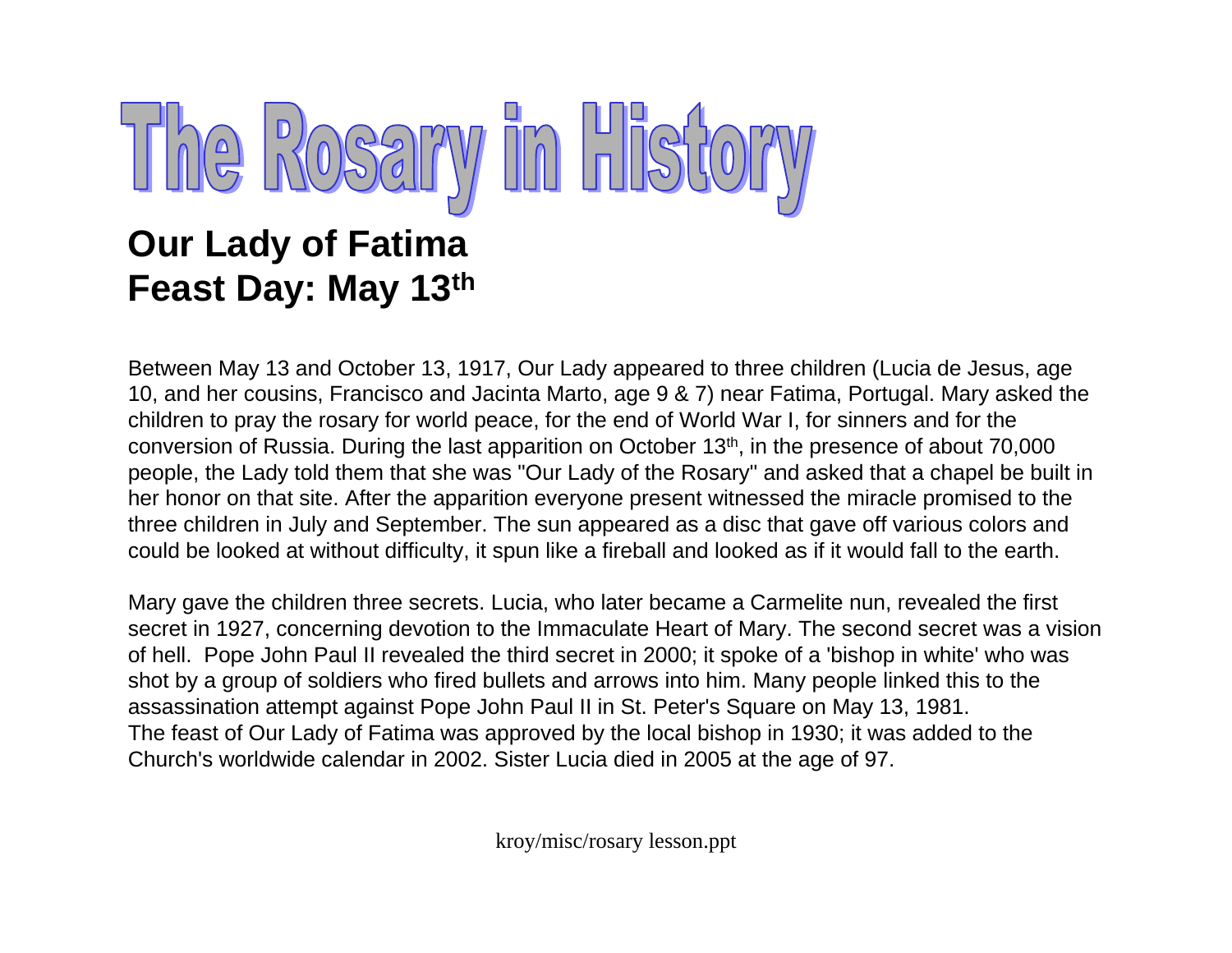# The Rosary in History

### **Saint DominicFeast day: August 8th**

Dominic was a priest who founded the Dominican order in the year 1215. The Dominican priests live very simple & prayful lives.

Dominic received a vision from Our Lady who showed him a wreath of roses, representing the rosary. She told him to say the rosary daily, teach it to all who would listen, and eventually the true faith would win out. Dominic was one of the first people to begin to pray the rosary. He spread devotion to it and used it to strengthen his spiritual life.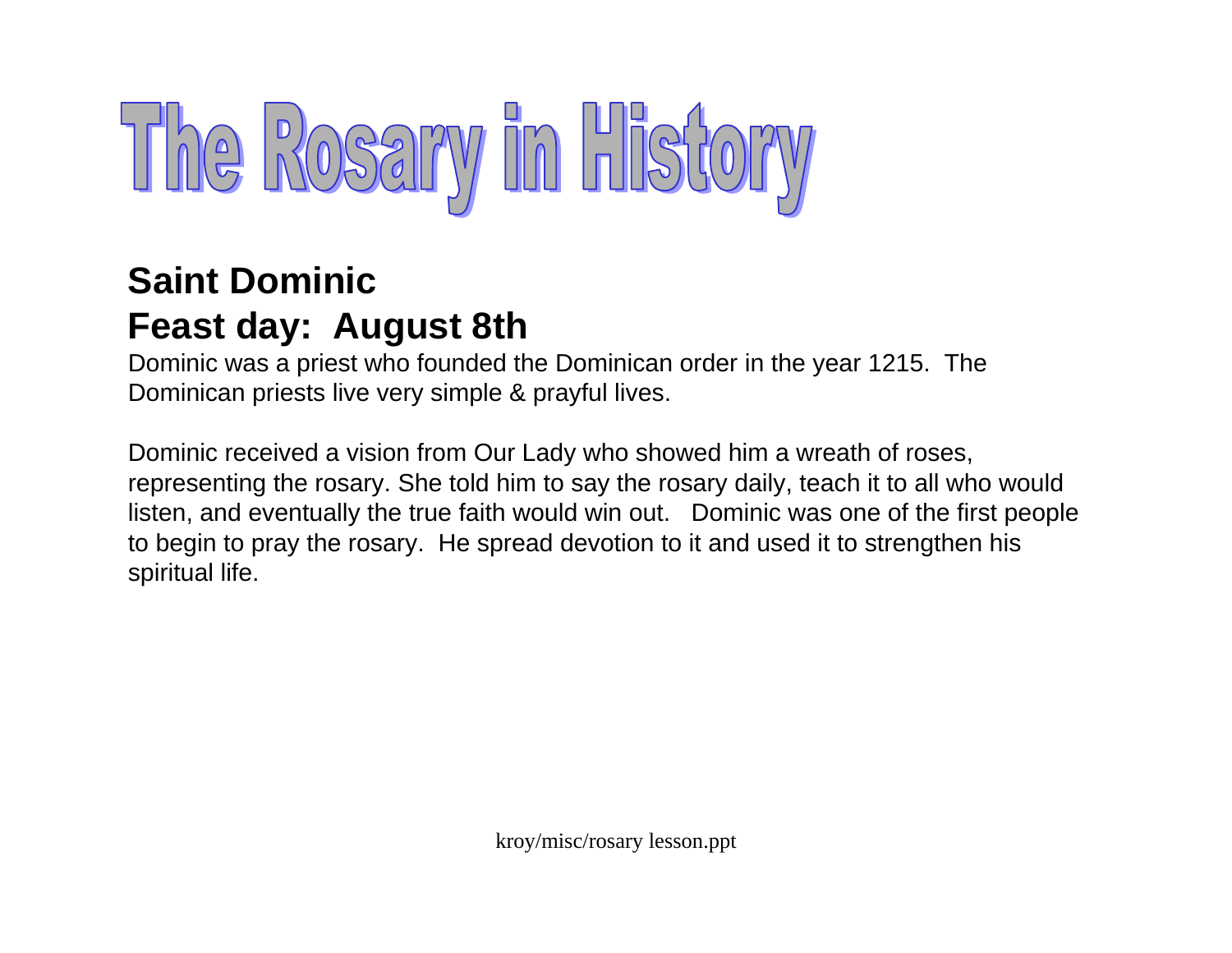# The Rosary in Histo

### **Our Lady of Lourdes Feast day: February 11th**

St. Bernadette was born in Lourdes, France. Her parents were very poor and she herself was in poor health. One Thursday, February 11, 1858, when she was sent with her younger sister and a friend to gather firewood, a very beautiful Lady appeared to her above a rose bush in a grotto called Massabielle. The lovely Lady was dressed in blue and white. She smiled at Bernadette and then made the sign of the cross with a rosary of ivory and gold. Bernadette fell on her knees, took out her own rosary and began to pray the rosary. The beautiful Lady was God's Mother, the Blessed Virgin Mary. She appeared to Bernadette seventeen other times and spoke with her. She told Bernadette that she should pray sinners, do penance and have a chapel built there in her honor.

Many people did not believe Bernadette when she spoke of her vision. She had to suffer much. But one day Our Lady told Bernadette to dig in the mud. As she did, a spring of water began to flow. The next day it continued to grow larger and larger. Many miracles happened when people began to use this water. Through that humble girl, Mary revitalized and continues to revitalize the faith of millions. People began to flock to Lourdes from other parts of France and from all over the world. In 1862 Church authorities confirmed the authenticity of the apparitions and authorized Our Lady of Lourdes for the diocese. The Feast of Our Lady of Lourdes became worldwide in 1907.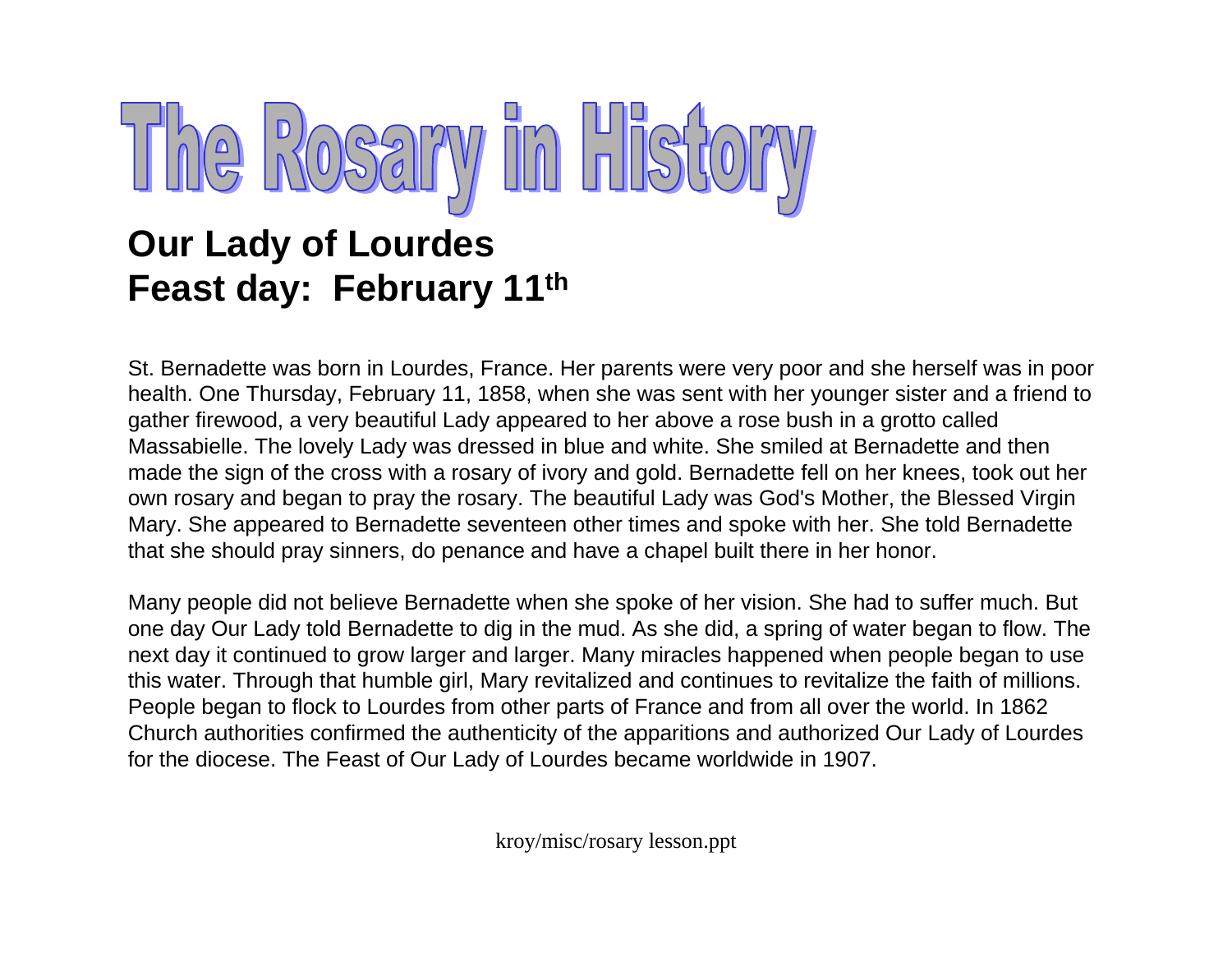### The Joyful Mysteries

The Joyful Mysteries are about Jesus' birth and his early life.

- **1. The Annunciation** The angel Gabriel tells Mary that she will be the mother of his son.
- **2. The Visitation** Mary visits St. Elizabeth to tell her the good news.
- **3. The Nativity** Jesus is born
- **4. The Presentation** Jesus is presented in the Temple
- **5. Finding in the Temple** Jesus was lost, Mary & Joseph found him in the temple teaching about God.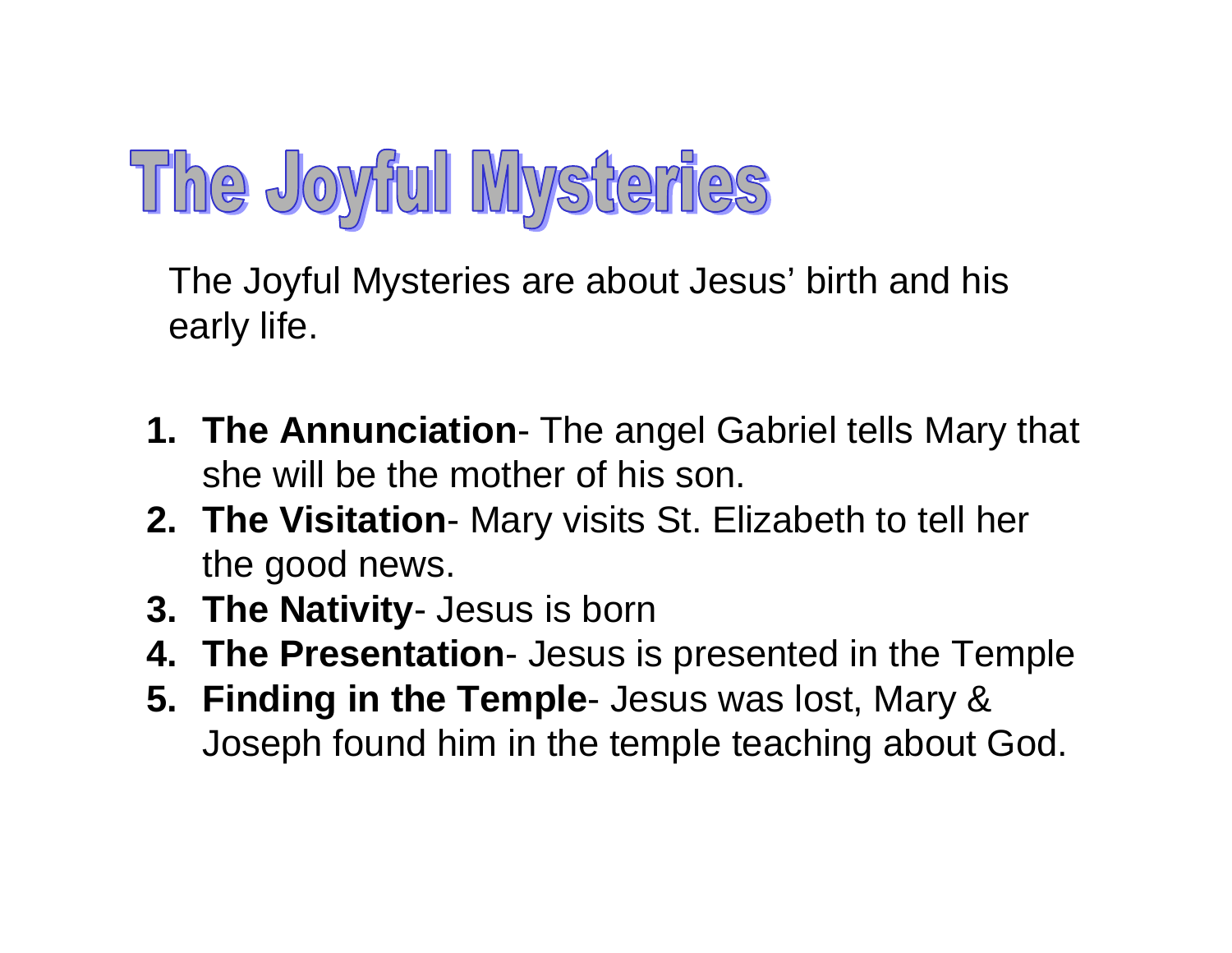### The Sorrowful Mysteries

The Sorrowful Mysteries teach us about the suffering and death of Jesus on the cross.

- **1. Agony in the Garden** Jesus prayed in the Garden because he was afraid and he knew he was going to die
- **2. Scourging at the Pillar** After Jesus was arrested he was tied up and whipped
- **3. Crowing with Thorns** The soldiers made a crown of thorns and put it on Jesus' head to make fun of him
- **4. Carrying the Cross** Jesus carried his cross to Calvary, he fell 3 times.
- **5. The Crucifixion** Jesus forgave all who hurt him and died with 2 thieves on the cross. He died for our sins because he loved us so much.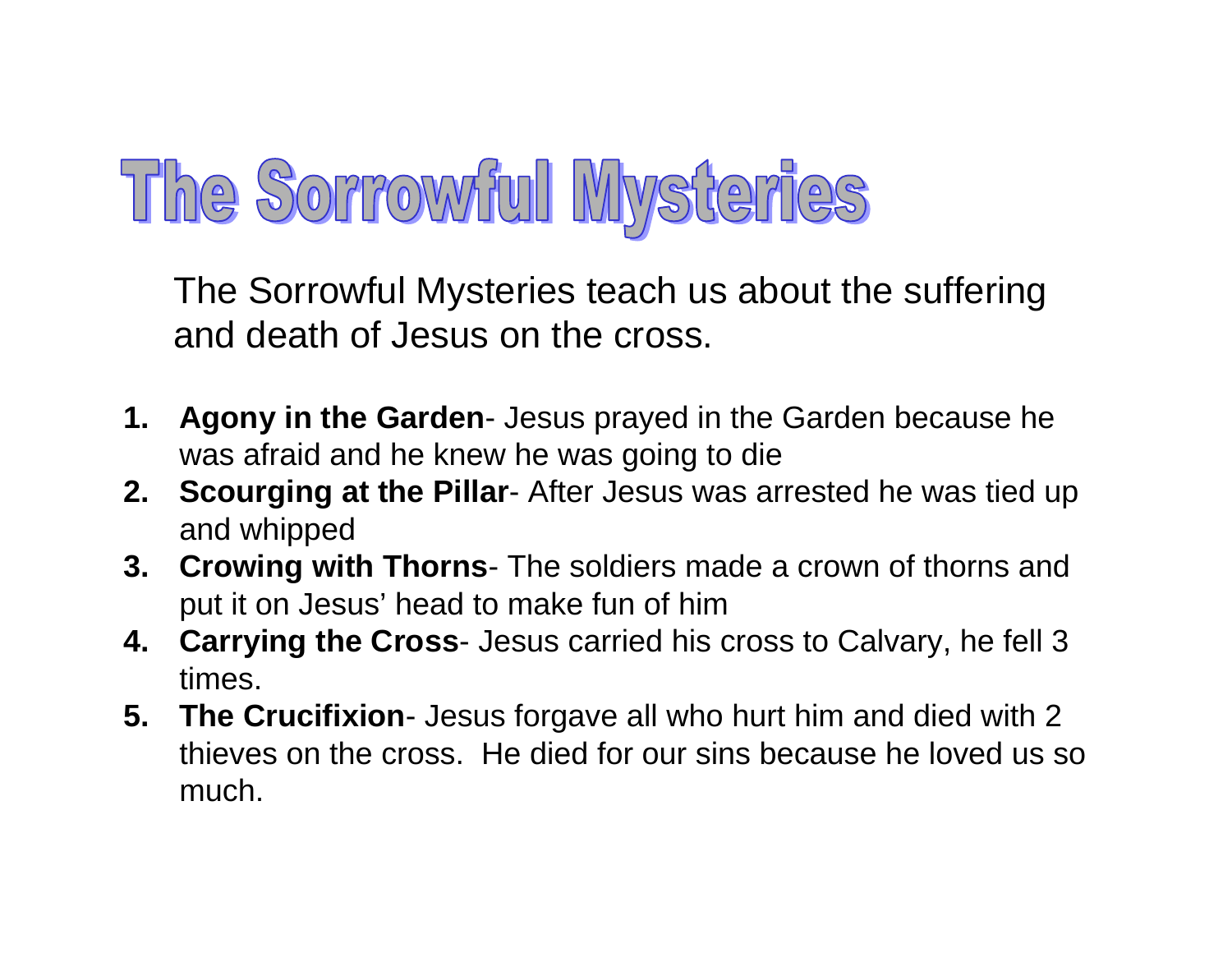### The Glorious Mysteries

The Glorious Mysteries tell us about Jesus' resurrection from death and the glorious life that awaits us in heaven.

- **1. The Resurrection** Jesus rose from the dead because he is God
- **2. The Ascension** Jesus returned back to his father in heaven
- **3. The Descent of the Holy Spirit** Jesus sent the Holy Spirit to Mary and the Apostles
- **4. The Assumption** Mary is taken to Heaven body & soul
- **5. The Coronation of the Blessed Virgin Mary** Jesus crowns Mary queen of heaven and earth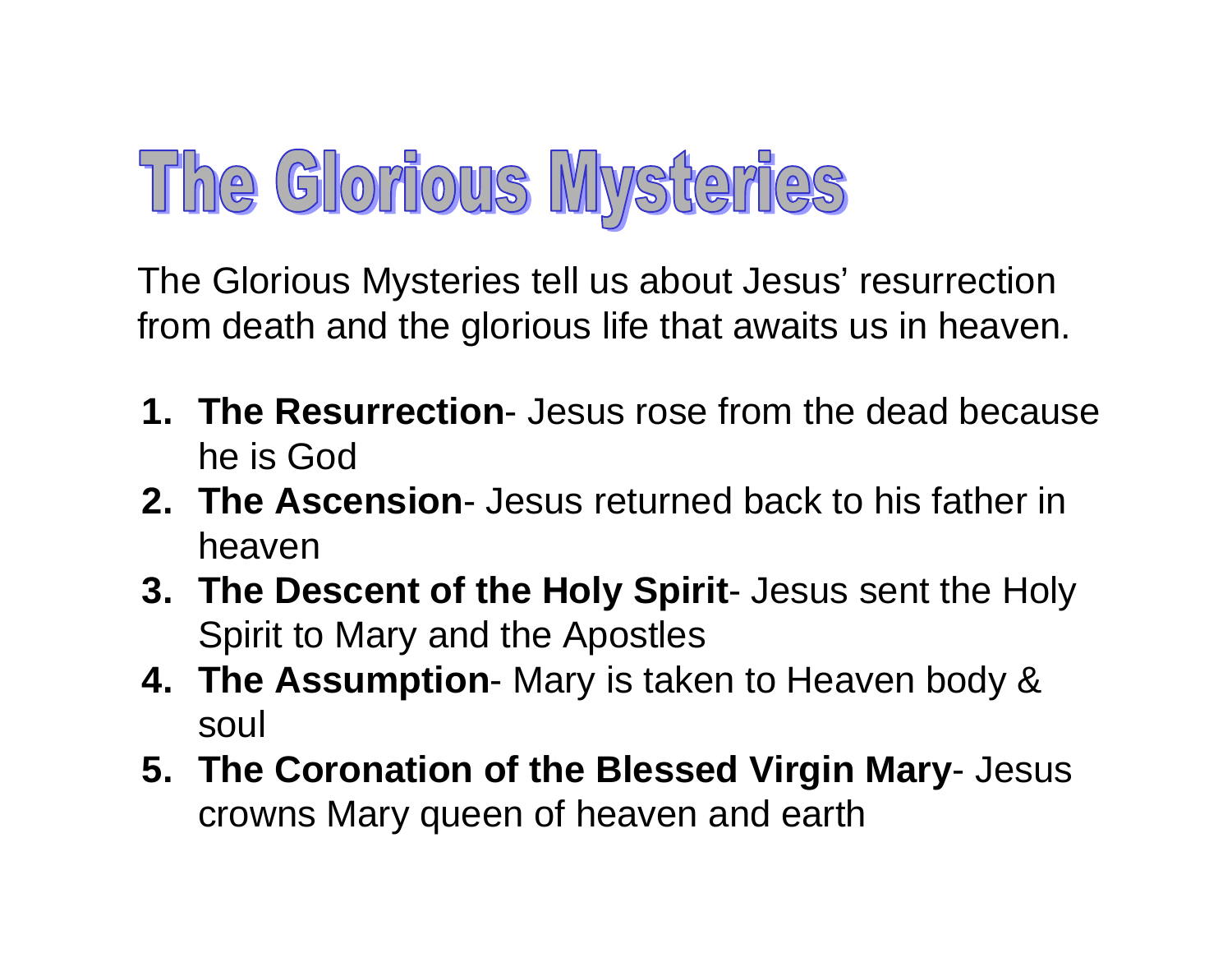## The Luminous Mysteries

The Luminous Mysteries tell about Jesus' ministry when he went out to the people to teach them about God.

- **1. The Baptism of the Lord** John baptized Jesus in the river Jordan. God spoke and said, "This is my Son, with whom I am well pleased."
- **2. The Wedding at Cana** Jesus' first miracle, he turned water into wine
- **3. The Proclamation of the Kingdom** Jesus preaches to the crowds about the Kingdom of God
- **4. The Transfiguration** Jesus and 3 apostles go to the top of Mt. Tabor where they see Jesus shining in God's glory along with the prophets Elijah & Moses
- **5. The Institution of the Eucharist** Before he died, Jesus gave us his body & blood in the Holy Eucharist. He said, "This is my body and this is my blood."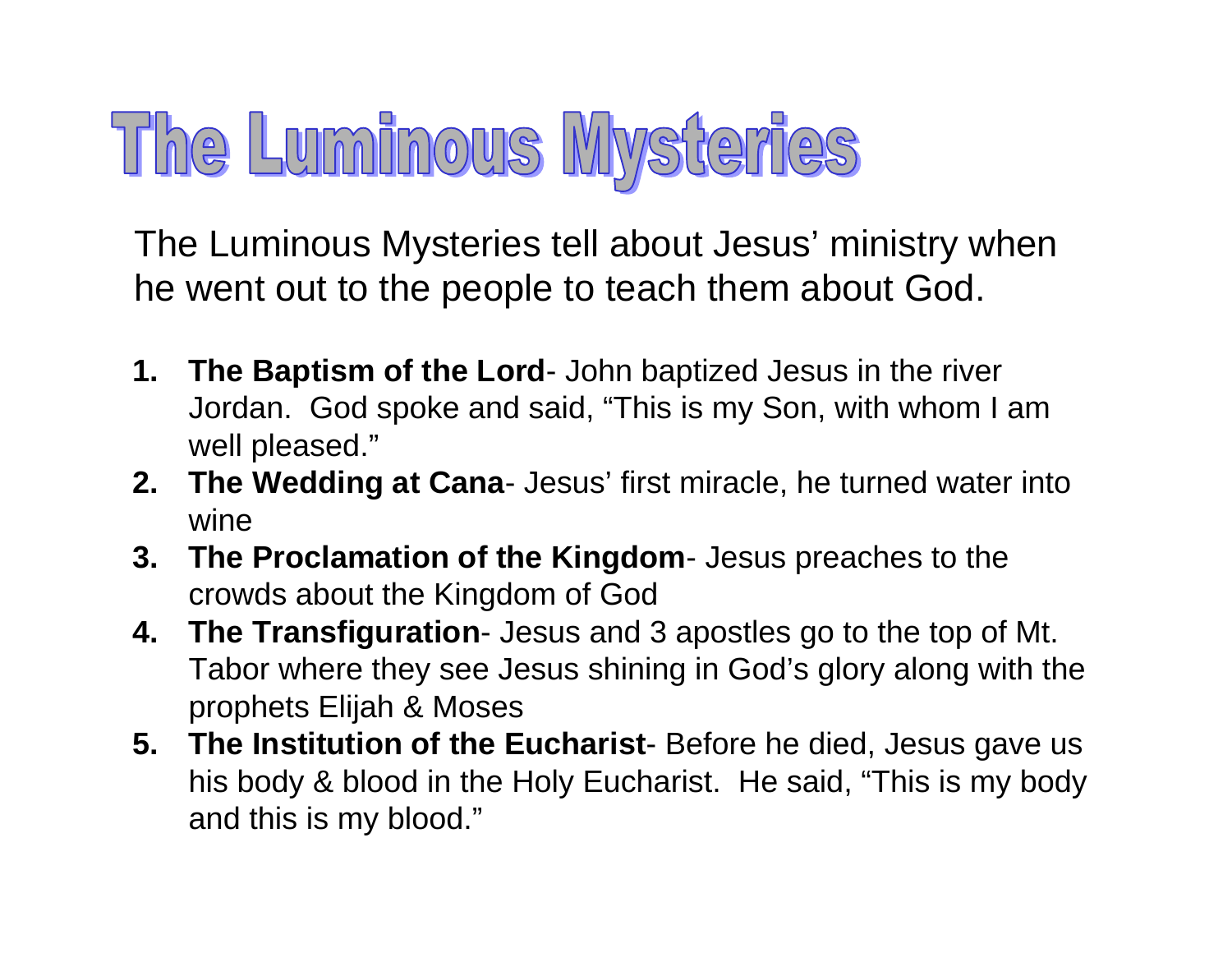## The Joyful Mysteries

**Joyful Mysteries Bible Chapters** Luke: 1 & 2, Matthew : 2

In the sixth month the angel Gabriel was sent by God to a town in Galilee called Nazareth, to a virgin about to marry a man named Joseph. The virgin's name was Mary. He went in and said to her, 'Rejoice, you who enjoy God's favor! The Lord is with you. She was troubled by these words and asked herself what this greeting could mean, but the angel said to her, 'Mary, do not be afraid; you have won God's favor. You are to bear a son, and you must name him Jesus. He will be great and will be called Son of the Most High, and his reign will have no end. Mary said to the angel, "But how can this come about?" The angel answered, 'The Holy Spirit will come upon you, and the power of the Most High will cover you with its shadow. And so the child will be holy and will be called Son of God. Mary said, 'You see before you the Lord's servant, let it happen to me as you have said.' And the angel left her.

Mary went to visit her cousin Elizabeth, who was with child. As soon as Elizabeth heard Mary's greeting, the child leapt in her womb and Elizabeth was filled with the Holy Spirit. She gave a loud cry and said, 'Of all women you are the most blessed, and blessed is the fruit of your womb."

Now it happened that at this time Caesar Augustus demanded that a census be taken, and everyone went to be registered in their hometown. Joseph went from the town of Nazareth to David's town called Bethlehem, in order to be registered together with Mary, his wife, who was with child. While they were there, the time came for her to have her child, and she gave birth to a son, her first-born. She wrapped him in swaddling clothes and laid him in a manger because there was no room for them in the inn. In the countryside close by there were shepherds out in the fields keeping guard over their sheep. An angel of the Lord stood over them and the glory of the Lord shone round them. They were scared, but the angel said, 'Do not be afraid. I bring you news of great joy. Today in the town of David a Savior has been born to you; he is Christ the Lord. And here is a sign for you: you will find a baby wrapped in swaddling clothes and lying in a manger. All at once with the angel there was a great choir of heavenly host, praising God with the words: Glory to God in the highest, and on earth peace for those he favors.

After Jesus had been born some wise men came to Jerusalem from the east asking, 'Where is the infant king of the Jews? We saw his star as it rose and have come to do him homage.' King Herod summoned the wise men and asked them the exact date on which the star had appeared and sent them on to Bethlehem with the words, 'Go and find out all about the child, and when you have found him, let me know, so that I too may go and do him homage.' When they set out, suddenly the star they had seen rising went forward and halted over the place where the child was. They found the child with his mother Mary, and falling to their knees they did him homage. Then, opening their treasures, they offered him gifts of gold and frankincense and myrrh. But they were given a warning in a dream not to go back to King Herod, and returned to their own country by a different way.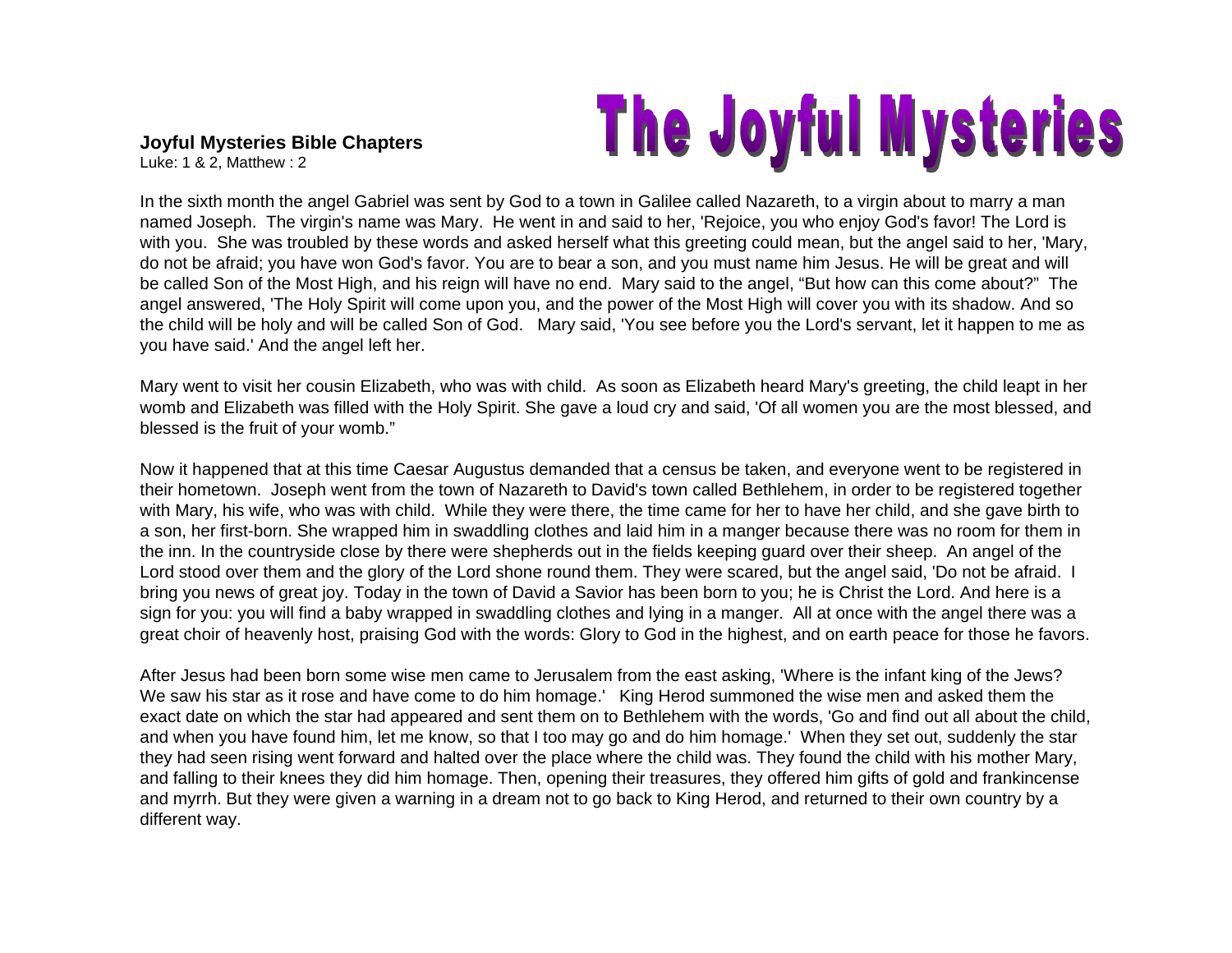# The Joyful Mysteries



|  |  |  | To whom did the Angel Gabriel appear? |  |
|--|--|--|---------------------------------------|--|
|  |  |  |                                       |  |

- What did the Angel tell Mary she must name her son?
- What was the name of Mary's husband?
- Whom did Mary go to visit?
	- What did Mary and Joseph use for a crib?
	- Where was Jesus born?
- What gifts did the 3 Kings give to the Baby Jesus?
- When do we celebrate Jesus' birthday?
	- What was the name of the town where Mary, Joseph & Jesus lived?
	- What sign did God give to the 3 Kings so that they could find the Baby Jesus?
		- A. Bethlehem
		- B. Joseph
		- C. A star
		- D. Gold, Frankincense & Myrrh
		- E. Mary
- F. Jesus
- G. Elizabeth
- H. Nazareth
- I. A manger
- J. Christmas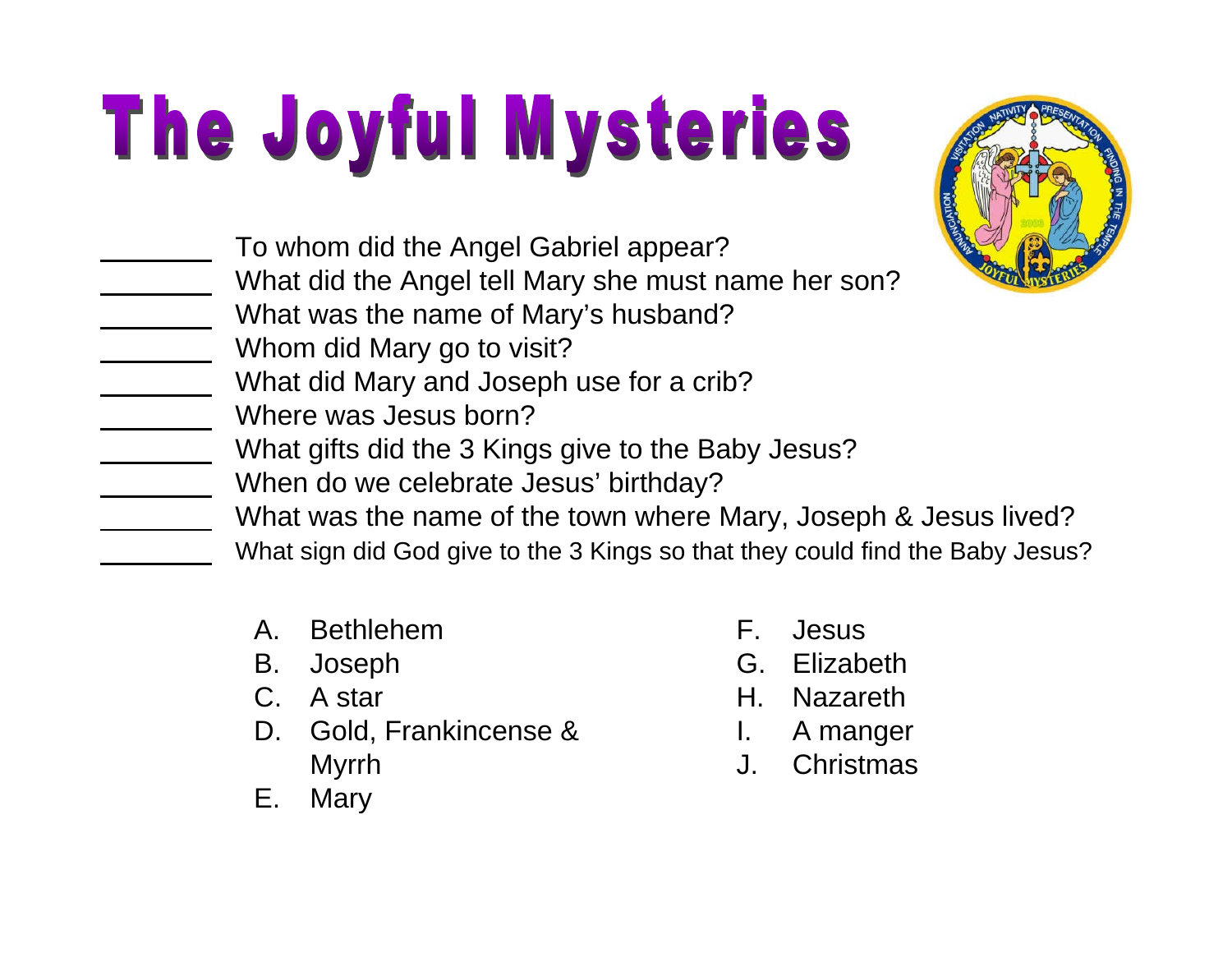#### **Sorrowful Mysteries Bible Chapters** Luke: 22 & 23

### The Sorrowful Mysteries

Jesus was arrested in the Garden where he went to pray with his disciples. The soldiers took Jesus to Caiaphas, the high priest. There he had a trial. The priests and rulers agreed that he was guilty of claiming to be God's son. They did not believe that he was. They agreed that he should be put to death for lying.

Under the Roman law, however, the Jewish leaders could not condemn a person to death. So the Jewish leaders took Jesus to Pilate, the Roman governor. Pilate asked Jesus who He was. Jesus said, "I am what you say I am." Pilate could find no reason for putting Jesus to death, but after a long time, he told the Jewish rulers to do what they wanted to do with Jesus.

The soldiers made fun of Jesus. They called him a king, but they didn't believe that he was. They put a crown of thorns on his head and a staff in his hand. They put a scarlet (red) robe on him and spit on him. And they whipped him.

The soldiers took Jesus away to a hill called Golgotha or Calvary. On the way to Calvary, Jesus fell three times and Simon had to help Jesus carry his cross. When he got there they crucified him and put him to death on a wooden cross. Two robbers were crucified next to Jesus.

But even while he was on the cross, he forgave those who were crucifying him. He said, "Father, forgive them. They don't know what they are doing."

It was during this time that some people came to know that he was the Son of God. One of these was a thief who was being crucified on a cross next to Jesus. Another who believed was a Roman soldier who was watching. There was a great earthquake. When the soldier heard the earthquake and saw the things that were happening, he became afraid and said, "Truly this was the Son of God!" They hung a sign on Jesus' cross that said, "King of the Jews".

When Jesus died, the thick curtain that hung in the Jewish Temple was torn apart. It ripped from the top to the bottom. This curtain had separated two rooms. In one room only the high priest could go, and in the other room, others could go. When Jesus died, he made it possible for all people to go to God and worship him without anyone else in between. Jesus is now our high priest.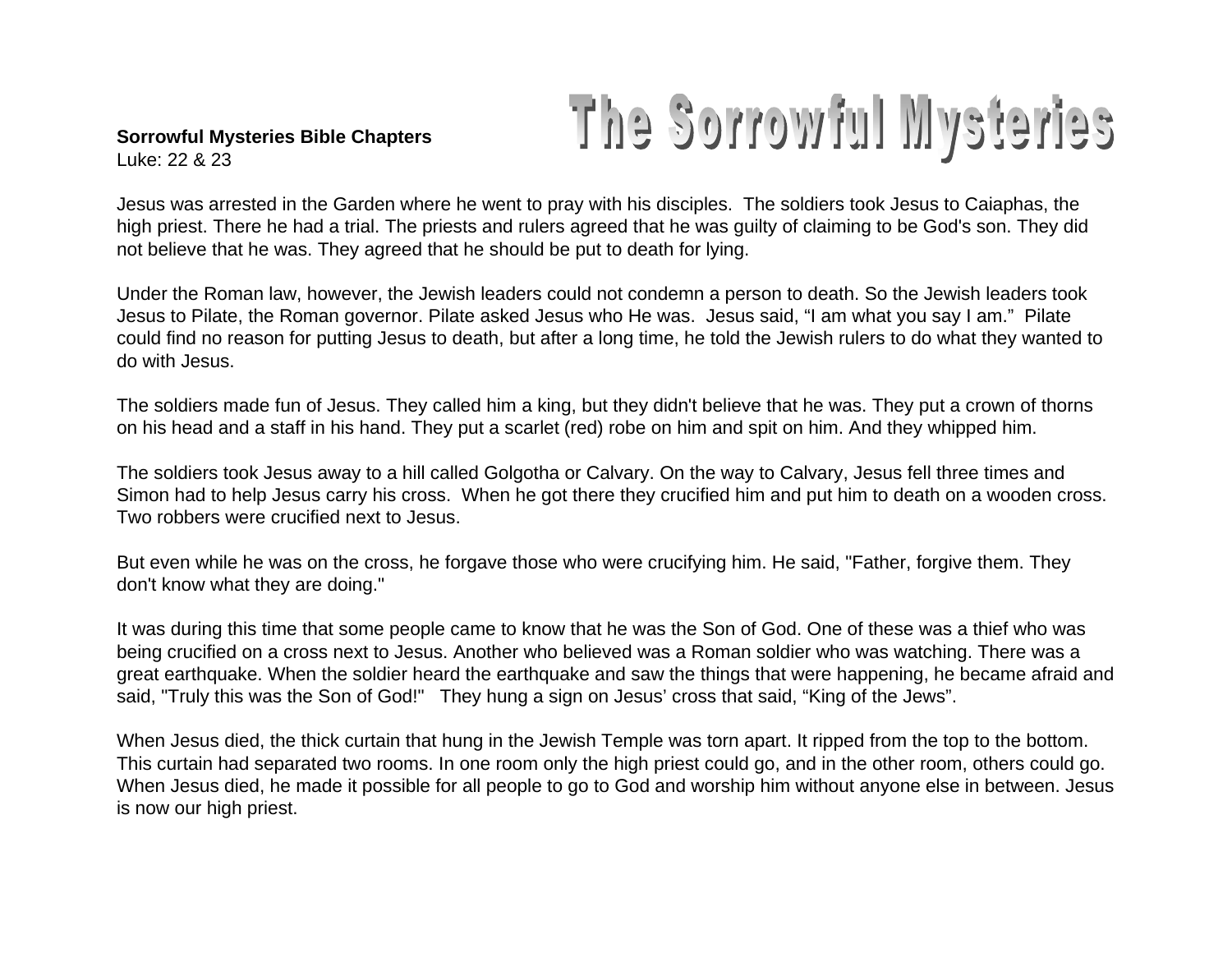# The Sorrowful Mysteries



| Who betrayed Jesus & how did he do it? (Luke 22: 47-49)             |
|---------------------------------------------------------------------|
| Why did Pilate ask Jesus who He was?                                |
| What did Jesus answer?                                              |
| What is the Crown of Thorns and why did they put it on Jesus' head? |
| What did the crowd of people keep shouting?                         |
| When Jesus carried the cross how many times did he fall?            |
| How many thieves were crucified with Jesus?                         |
| What did the sign on Jesus' cross say?                              |
| Where was Jesus buried?                                             |
|                                                                     |

- A. 3 times.
- B. Crucify Him
- C. Judas, with a kiss
- D. Crown made of thorns, they put it on Jesus to make fun of him

How did Jesus die?

E. 2

- F. Crucified on a cross
- G. A tomb in a cave
- H. To trick Jesus
- I. I am what you say I am
- J. King of the Jews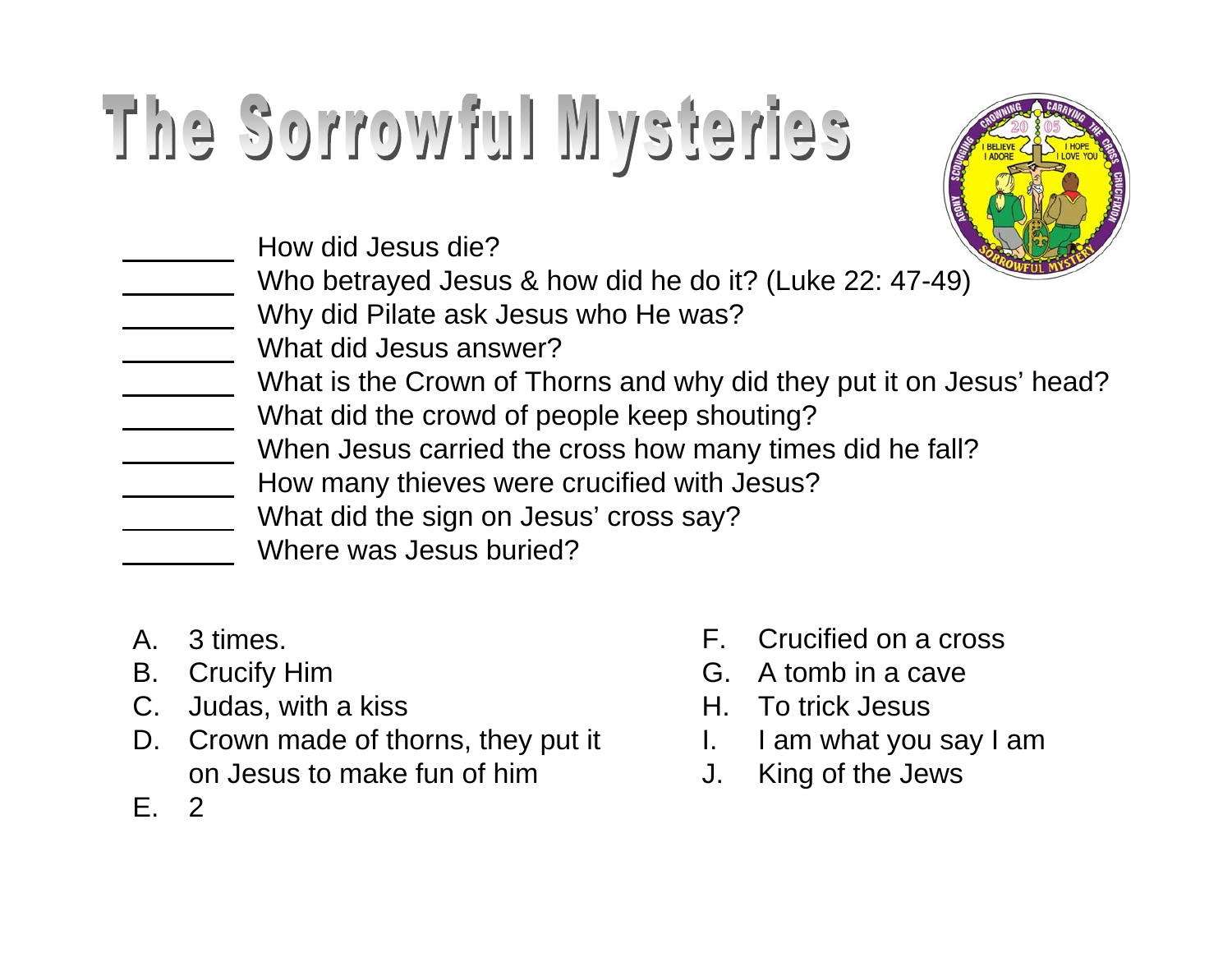### The Glorious Mysteries

#### **The Glorious Mysteries Bible Chapters Matthew: 28**

After the Sabbath, and towards dawn on the first day of the week, Mary of Magdalene and the other Mary went to visit the tomb of Jesus. Suddenly there was a violent earthquake, for an angel of the Lord, descending from heaven, came and rolled away the stone and sat on it. His face was like lightning, his robe white as snow. The guards were so shaken by fear of him that they were like dead men. But the angel spoke; and he said to the women, 'There is no need for you to be afraid. I know you are looking for Jesus, who was crucified. He is not here, for he has risen, as he said he would. Come and see the place where he lay, then go quickly and tell his disciples, "He has risen from the dead and now he is going ahead of you to Galilee; that is where you will see him." The women went quickly away from the tomb and ran to tell his disciples. Meanwhile the eleven disciples set out for Galilee, to the mountain where Jesus had arranged to meet them. When they saw him they fell down before him, though some hesitated. Jesus came up and spoke to them. He said, 'All authority in heaven and on earth has been given to me. Go, therefore, make disciples of all nations; baptize them in the name of the Father and of the Son and of the Holy Spirit, and teach them to observe all the commands I gave you. I will be with you always, to the end of time.

#### **The Immaculate Conception**

The **Immaculate Conception** is the conception of Mary, the mother of Jesus, without any stain of original sin in her mother's womb. From from the first moment of her existence, she was preserved by God with the gift of divine grace. The Feast of the Immaculate Conception, which is celebrated on December 8<sup>th</sup>, was established in 1476 by Pope Sixtus IV.

#### **Luke 1: 26-30**

And in the sixth month, the angel Gabriel was sent from God into a city of Galilee, called Nazareth, To a virgin espoused to a man whose name was Joseph, of the house of David; and the virgin's name was Mary. And the angel being come in, said unto her: "Hail, full of grace, the Lord is with thee: blessed art thou among women." Who having heard, was troubled at his saying, and thought with herself what manner of greeting is this. And the angel said to her: "Fear not, Mary, for thou hast found grace with God."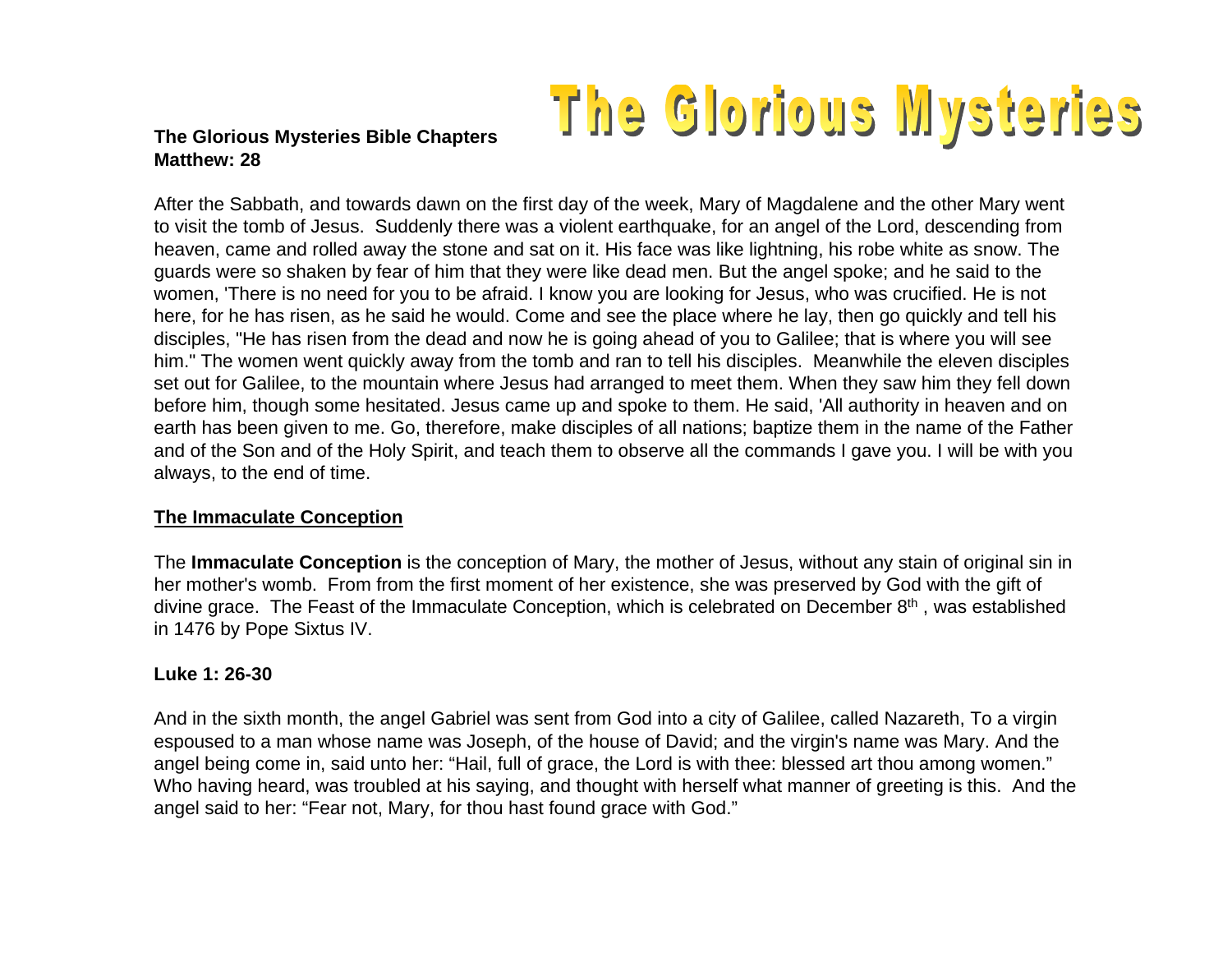## The Glorious Mysteries



- When do we celebrate the Resurrection?
- Who discovered the tomb empty?
- What was she told to do?
- Who rolled back the stone from the tomb?
- Before the Ascension, what did Jesus tell the disciples?
- What did he promise the disciples?
- Where is Jesus seated in Heaven?
- Who is the Immaculate Conception?
- When do we celebrate the Immaculate Conception?
	- What is Mary's title in Heaven?
- A. Mary Magdalene
- B. Easter
- C. Mary
- D. Baptize people in the name of the Father, Son & Holy Spirit
- E. Queen of Heaven & Earth
- F. Tell the disciples that Jesus has risen
- G. An Angel
- H. He will be with them always
- I. At the right hand of the Father
- J. December 8th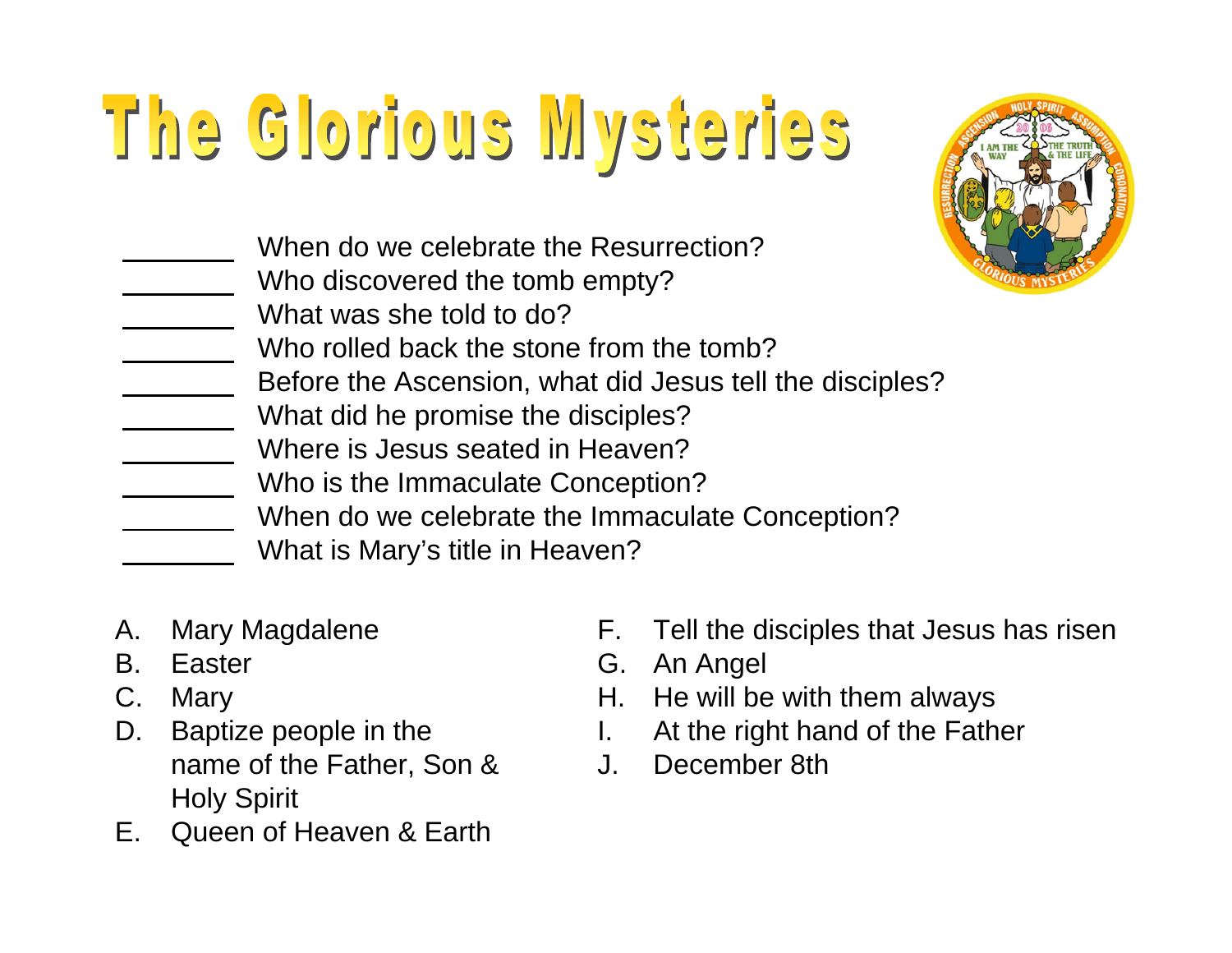

#### **Luminous Mysteries Bible Chapters**

Luke: 7:47-48, 9 & 22, John: 2, 20:22-23, Matthew: 3, Mark 1:15, 2:3-13

#### **Jesus is Baptized**

John the Baptist proclaimed this message, 'Repent, for the kingdom of Heaven is close at hand.' This was the man spoken of by the prophet Isaiah when he said: A voice of one that cries in the desert, 'Prepare a way for the Lord, make straight his path.' Then Jesus appeared: he came from Galilee to the Jordan to be baptized by John. John tried to dissuade him, with the words, 'It is I who need baptism from you, and yet you come to me!' Then John gave in to him. When Jesus had been baptized he came up from the water, the heavens opened and he saw the Spirit of God descending like a dove and coming down on him. Suddenly there was a voice from heaven, 'This is my Son, with whom I am well pleased.'

#### **The Wedding at Cana**

On the third day there was a wedding at Cana in Galilee. The mother of Jesus was there, and Jesus and his disciples had also been invited. They ran out of wine, and the mother of Jesus said to him, 'They have no wine.' Jesus said, 'Woman, what do you want from me? My hour has not come yet.' His mother said to the servants, 'Do whatever he tells you. There were six stone water jars standing there, each could hold twenty or thirty gallons. Jesus said to the servants, 'Fill the jars with water,' and they filled them to the brim. Then he said to them, 'Draw some out now and take it to the president of the feast.' They did this, and when the president tasted the water it had turned into wine. Having no idea where it came from-though the servants who had drawn the water knew-the president of the feast called the bridegroom and said, 'Everyone serves good wine first ; but you have kept the best wine till now.' This was the first of Jesus' signs.

#### **The Proclamation of the Kingdom**

After Jesus' baptism, he went into the desert for 40 days where he was tempted by Satan. Jesus then went to Galilee proclaiming the gospel of God. He told the people, "This is the time of fulfillment. The Kingdom of God is at hand. Repent and believe in the gospel." He forgave many people's sins in the name of his Father and gave us the sacrament of Reconciliation. After his resurrection he appeared to his Disciples and blessed them with the gift of the Holy Spirit. He told them, "Receive the Holy Spirit. Whose sins you forgive are forgiven. Whose sins you retain are retained."

#### **The Transfiguration**

Jesus took Peter, John and James and went up the mountain to pray. It happened that, as he was praying, his face was changed and his clothing became sparkling white.

Suddenly there were two men talking to him; they were Moses and Elijah appearing in glory, and they were speaking of Jesus' passing, which was to take place in Jerusalem. Peter and the disciples were asleep, but they woke up and saw Jesus and the two men standing with him. As these were leaving him, Peter said to Jesus, 'Master, it is wonderful for us to be here; so let us make three shelters, one for you, one for Moses and one for Elijah.' As he was saying this, a voice came from the cloud saying, 'This is my Son, the Chosen One. Listen to him. '

#### **The Last Supper**

Jesus sent Peter and John to make the preparations for the Passover meal. They asked him, 'Where do you want us to prepare it?' He said to them, 'As you go into the city you will meet a man carrying a pitcher of water. Follow him into the house he enters and tell the owner of the house, "The Master says this to you: Where is the room for me to eat the Passover with my disciples?" The man will show you a large upper room furnished with couches. Make the preparations there.' They set off and found everything as he had told them and prepared the Passover.

When the time came Jesus took his place at table, the apostles with him. He said to them, 'I have waited to eat this Passover with you before I suffer." Then he took bread, and when he had given thanks, he broke it and gave it to them, saying, 'This is my body given for you; do this in remembrance of me.' He did the same with the cup after supper, and said, 'This cup is the new covenant in my blood poured out for you."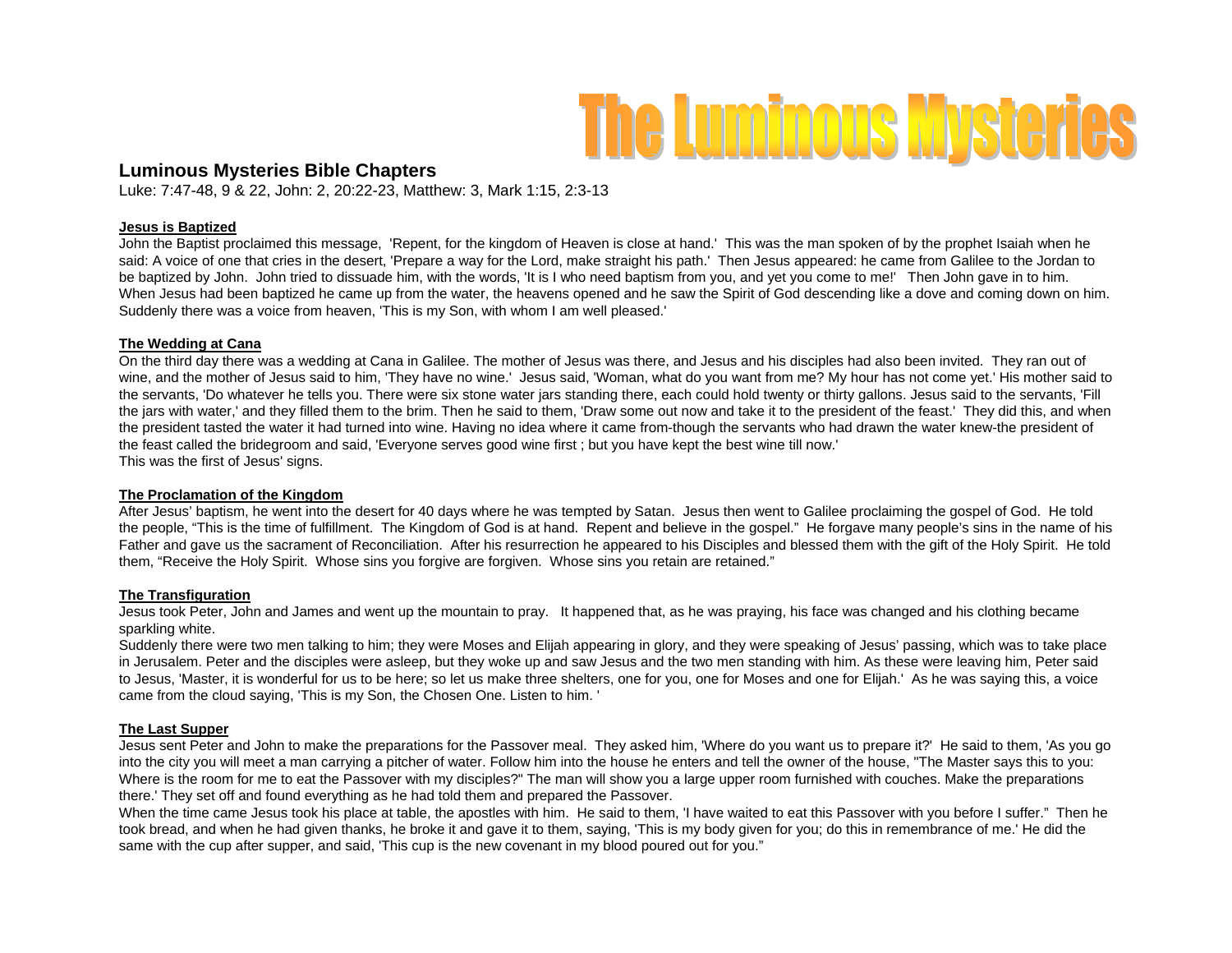### **The Luminous Mysteries**



Who baptized Jesus?

- What was the name of the river where Jesus was baptized?
- What did God say when Jesus was baptized?
- What was Jesus' first miracle?
- Where did it happen?
- How many disciples went up on the mountain with Jesus?
- Who appeared on the mountain with Jesus?
- What did Jesus say about the bread?
- What did Jesus say about the wine?
- A. This is my son with whom I am well pleased.
- B. Moses & Elijah
- C. 3 (Peter, James & John)
- D. This is my Body
- E. This is my Blood
- F. John the Baptist
- G. Turned water into wine
- H. Jordan
- I. The wedding at Cana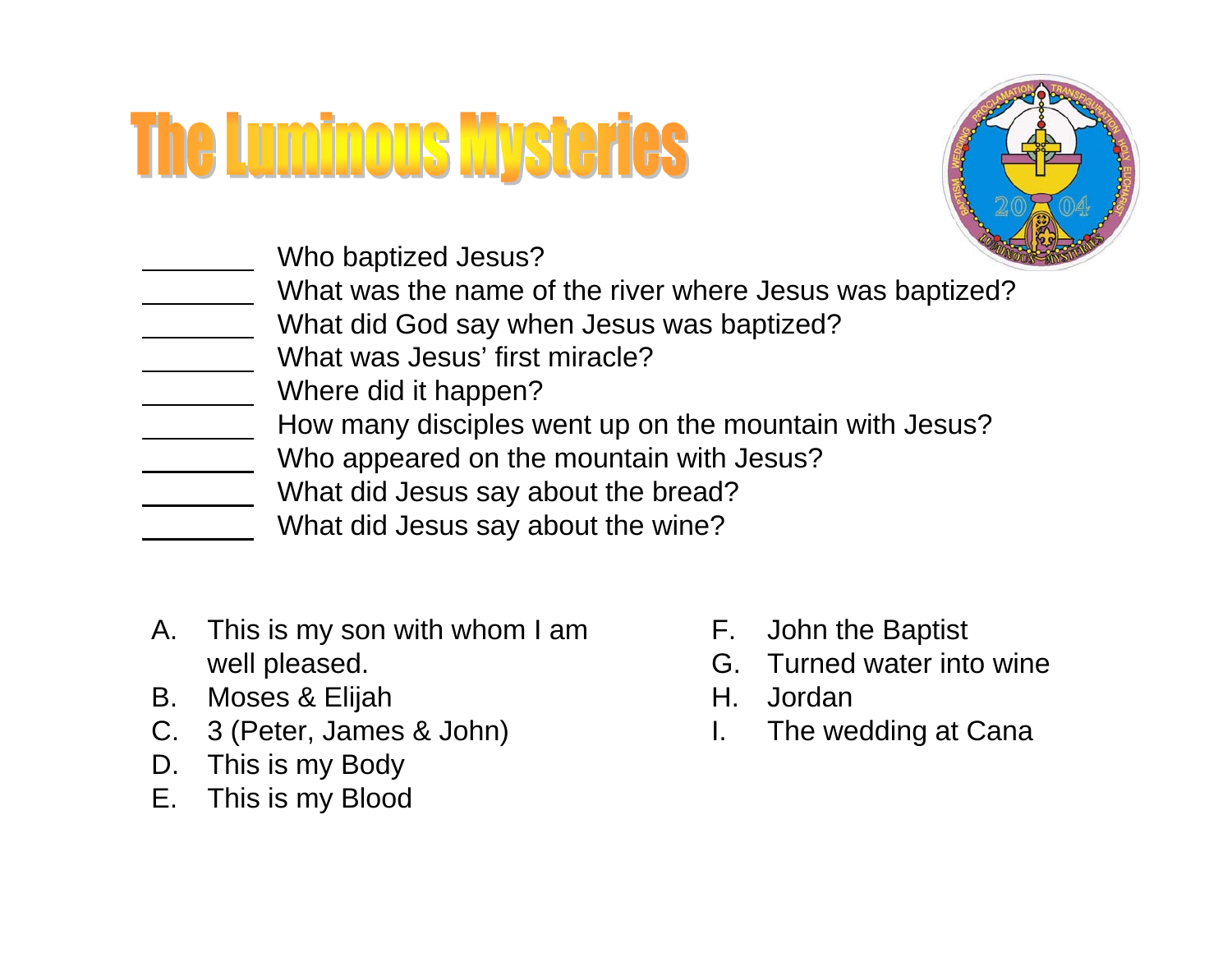### **Praying the Rosary**

1. Hold the cross of the Rosary in your right hand and bless yourself with the Cross, saying, "In the Name of the Father and of the Son and of the Holy Ghost. Amen."

- 2. Still holding the Cross, say, The "Apostles' Creed." I believe in God the Father Almighty, creator of Heaven & Earth. I believe in Jesus Christ his only Son, our Lord. He was conceived by the Holy Spirit and born of the Virgin Mary. He suffered under Pontius Pilate, was crucified, died and was buried. He descended to the dead. On the third day he rose again. He ascended into Heaven, and is seated at the right hand of the Father. He will come to judge the living and the dead. I believe in the Holy Spirit, the holy catholic Church, the communion of saints, the forgiveness of sins, the resurrection of the body, and the life everlasting. Amen.
- 3. On the first large bead after the Cross, say the Our Father; On the next three small beads, say the Hail Mary, for the virtues of Faith, Hope and Charity; after the third Hail Mary, say "Glory be to the Father, and to the Son and to the Holy Ghost. As it was in the beginning, is now, and ever shall be, world without end. Amen."
- 4. Then announce the first mysteries.

Recite the "Our Father" on the large bead, followed by 10 "Hail Mary's" on the smaller beads, then say, the "Glory Be" for each decade of the Rosary. There are five decades for each Mystery.

After each Mystery, recite the "Fatima Ejaculation"

" O my Jesus, forgive us our sins, save us from the fires of Hell; lead all souls to Heaven especially those who are most in need of Thy Mercy."

#### **The Joyful Mysteries:**

- 1. The Annunciation
- 2. The Visitation
- 3. The Nativity
- 4. The Presentation
- 5. Finding in the Temple

#### **The Luminous Mysteries:**

- 1. The Baptism of the Lord
- 2. The Wedding of Cana
- 3. The Proclamation of the Kingdom
- 4. The Transfiguration
- 5. The Institution of the Eucharist

#### **The Sorrowful Mysteries:**

- 1. Agony in the Garden
- 2. Scourging at the Pillar
- 3. Crowning with Thorns
- 4. Carrying the Cross
- 5. The Crucifixion

#### **The Glorious Mysteries:**

- 1. The Resurrection
- 2. The Ascension
- 3. The Descent of the Holy Spirit
- 4. The Assumption
- 5. The Coronation of B.V.M.

**The Hail Holy Queen** (said after the completion of the five mysteries) Hail! Holy Queen, Mother of Mercy, our life, our sweetness and our Hope. To thee do we cry, poor banished children of Eve. To thee do we send up our sighs, mourning and weeping in this valley of tears. Turn then, O most gracious advocate, thine eyes of mercy toward us; and after this our exile, show unto us the blessed fruit of thy womb, Jesus. O clement! O loving! O sweet Virgin Mary!

Pray for us, O most Holy Mother of God. That we may be made worthy of the promises of Christ.

#### Let Us Pray

O God, whose only begotten Son, By His life, death and resurrection has purchased for us The rewards of eternal life, grant, we beseech Thee, that Meditating upon these mysteries in the most Holy Rosary of The Blessed Virgin Mary, we may imitate what they contain and Obtain what they promise: through the same Christ, our Lord. Amen.

For the intentions of the Holy Father, recite one "Our Father," one "Hail Mary," and a "Glory Be."

In the name of The Father, and of The Son and of The Holy Ghost. Amen.